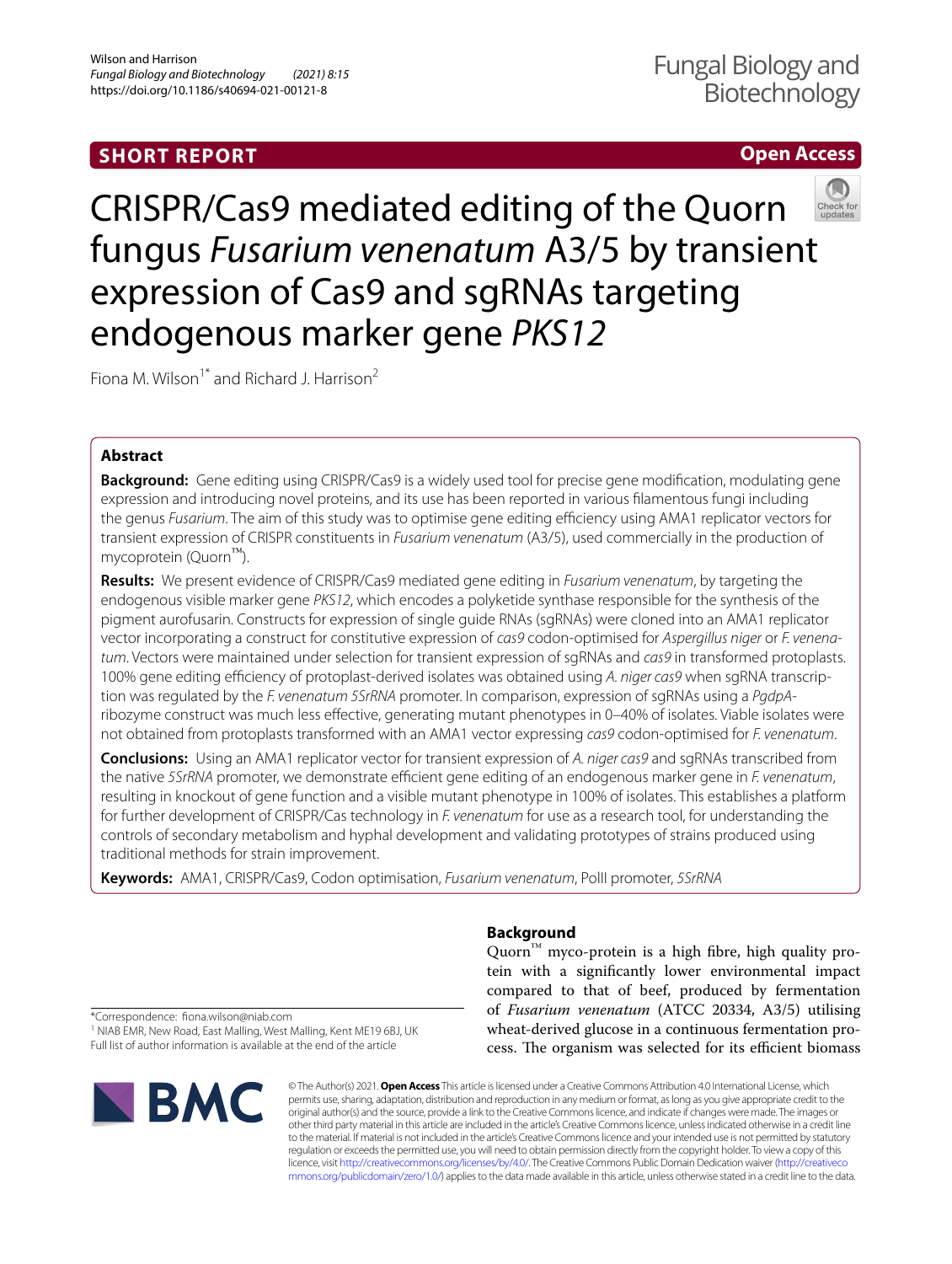conversion, nutritional value, sparsely branched mycelium which enables processing into a meat-like texture and absence of undesirable secondary metabolites under optimal growth conditions [[1](#page-7-0)[–3](#page-7-1)]. *F. venenatum* has no known sexual cycle and therefore strain improvement is only currently possible thorough clonal mutagenesis. There are multiple opportunities for strain improvement, including use of alternative carbon sources, which may require strain development for optimal growth and mycoprotein quality. These advances could be facilitated by biotechnological innovations including development of gene editing mediated by CRISPR/Cas9, for use currently as a research tool, and possibly for use in future as a method for strain improvement.

The aim of the current study was to optimise CRISPR/ Cas9 mediated gene editing in *F. venenatum* and establish a platform for its use in understanding genetic controls of metabolic pathways and hyphal development. CRISPR/ Cas9 is a well-established technology, successfully used in a wide range of organisms for precise gene editing, gene insertion and modulation, facilitating genomic functional analyses and production of novel compounds. The Cas9 enzyme, guided by a sequence-specific RNA complex (sgRNA), generates a double stranded break at the target site in the genome, which can be repaired by either the non-homologous end joining (NHEJ) or microhomology –mediated end joining mechanisms (which are error prone), or by homology-directed repair (HR) in the presence of a repair template [\[4,](#page-7-2) [5](#page-7-3)].

CRISPR/Cas9 mediated gene editing in flamentous fungi was frst reported in *Aspergillus* [[6,](#page-7-4) [7\]](#page-7-5), *Neurospora crassa* [[8\]](#page-7-6) and *Trichoderma reesei* [\[9](#page-7-7)] and subsequent reports include use of CRISPR/Cas9 in *Penicillium chrysogenum* [\[10\]](#page-7-8), *Ustilago maydis* [[11\]](#page-7-9) and *Magnaporthe oryzae* [\[12](#page-7-10)]. Its application in *Fusarium* was reported initially in *F. graminearum* [\[13](#page-7-11)] and *F. oxysporum* [\[14\]](#page-7-12) and subsequently in *F. proliferatum* [\[15](#page-7-13)] and *F. fujikuroi* [\[16](#page-7-14)].

Parameters for optimising the methodology in fungi have included use of various delivery systems for CRISPR constituents, evaluation of promoters driving sgRNA expression and codon optimisation of *cas9* and its fusion to appropriate protein nuclear localization signals (NLS).

Strategies used for delivery of CRISPR constituents in flamentous fungi including *Fusarium* include generation of stable transgenic lines for expression of *cas9* and sgRNAs [\[6](#page-7-4), [12,](#page-7-10) [13](#page-7-11)], introduction of in vitro expressed sgRNAs [\[9](#page-7-7), [16](#page-7-14), [17\]](#page-7-15), introduction of Cas9/sgRNA ribonucleic protein (RNP) complexes [[10](#page-7-8), [12,](#page-7-10) [14,](#page-7-12) [15,](#page-7-13) [17,](#page-7-15) [18](#page-7-16)], and transformation with expression vectors for transient production of Cas9 and sgRNAs in vivo [\[8](#page-7-6), [16\]](#page-7-14). Additionally, sgRNAs produced in vitro have been used in *Aspergillus* [[19](#page-7-17)] and AMA1 replicator vectors for transient expression of sgRNAs and *cas9* in vivo have also been used successfully [[7,](#page-7-5) [10](#page-7-8), [11\]](#page-7-9), but their use has not been reported for the genus *Fusarium*.

PolIII promoters are commonly used to drive sgRNA expression in fungi including *Fusarium*, such as the yeast SNR52 promoter [[6](#page-7-4), [8\]](#page-7-6) and endogenous promoters for *U6* [\[9](#page-7-7)[–11,](#page-7-9) [16,](#page-7-14) [18](#page-7-16)], tRNA [\[10](#page-7-8)], *U3* [\[20](#page-7-18)] and *5SrRNA* [[16,](#page-7-14) [19](#page-7-17)], and in *Aspergillus* and *Fusarium* sgRNAs were embedded in a dual ribozyme driven by a PolII promoter [[7,](#page-7-5) [13](#page-7-11)].

Successful editing in fungi has been achieved using Cas9 proteins optimised for other organisms, such as human-optimized Cas9 (hSpCas9) [[6](#page-7-4), [8](#page-7-6), [12,](#page-7-10) [15](#page-7-13), [18\]](#page-7-16) and *A. niger* optimised Cas9 for gene editing in *F. oxysporum* [[14\]](#page-7-12), or Cas9 optimised for the target organism including *Fusarium* [[7,](#page-7-5) [9,](#page-7-7) [13](#page-7-11), [16\]](#page-7-14).

We report on use of the AMA1 vector system for transient expression of *cas9* and sgRNAs via protoplast transformation, which has not previously been reported for *Fusarium*, and evaluate gene editing efficiency of sgRNAs transcribed using both an endogenous *5SrRNA* promoter (*PFv5SRNA*) and the PolII *gdpA* promoter (*PgdpA*) dual ribozyme system. We additionally compare gene editing efficiency of a *F. venenatum* codon optimised Cas9 (*Fv* Cas9) with Cas9 optimised for *A. niger* (*A. niger* Cas9), which has previously been used for gene editing of *Fusarium* [\[12](#page-7-10)].

# **Results**

#### **CRISPR vectors**

sgRNAs targeting the endogenous *PKS12* marker gene were assembled with *PFv5SRNA* or *PgdpA* (Fig. [1](#page-2-0)), for transcription from AMA1 vectors expressing either *Fvcas9* (pFCFvCas9::5S-PK3/14) or *A. niger cas9* (pFC332::5S-PK3/14 and pFC332::PolII-PK3/14).

# **Transformants obtained using CRISPR vectors, phenotypes and sequence analysis of isogenic isolates**

A replicated experiment was performed to obtain transformed protoplast derived colonies, for a comparison of editing efficiency of *Fvcas9* with *A. niger cas9*, and to compare efficacy of sgRNA promoters *PFv5SrRNA* and *PgdpA*. For each experiment three replicate transformations were performed with each vector and after 10 days the number of mycelial colonies observed on transformation plates was recorded (Table [1](#page-2-1)). A total of only 2 colonies developed from protoplasts transformed with empty vector pFCFvCas9 expressing *Fvcas9*, compared to 35 from protoplasts transformed with empty vector pFC332 expressing *A. niger cas9* and only one colony developed from protoplasts transformed with pFCFvCas9::PolII-PK3/14. Using pFC332 vectors, fewer colonies developed when sgRNAs were transcribed from the *Fv5SrRNA* promoter compared to *PgdpA*: a total of 12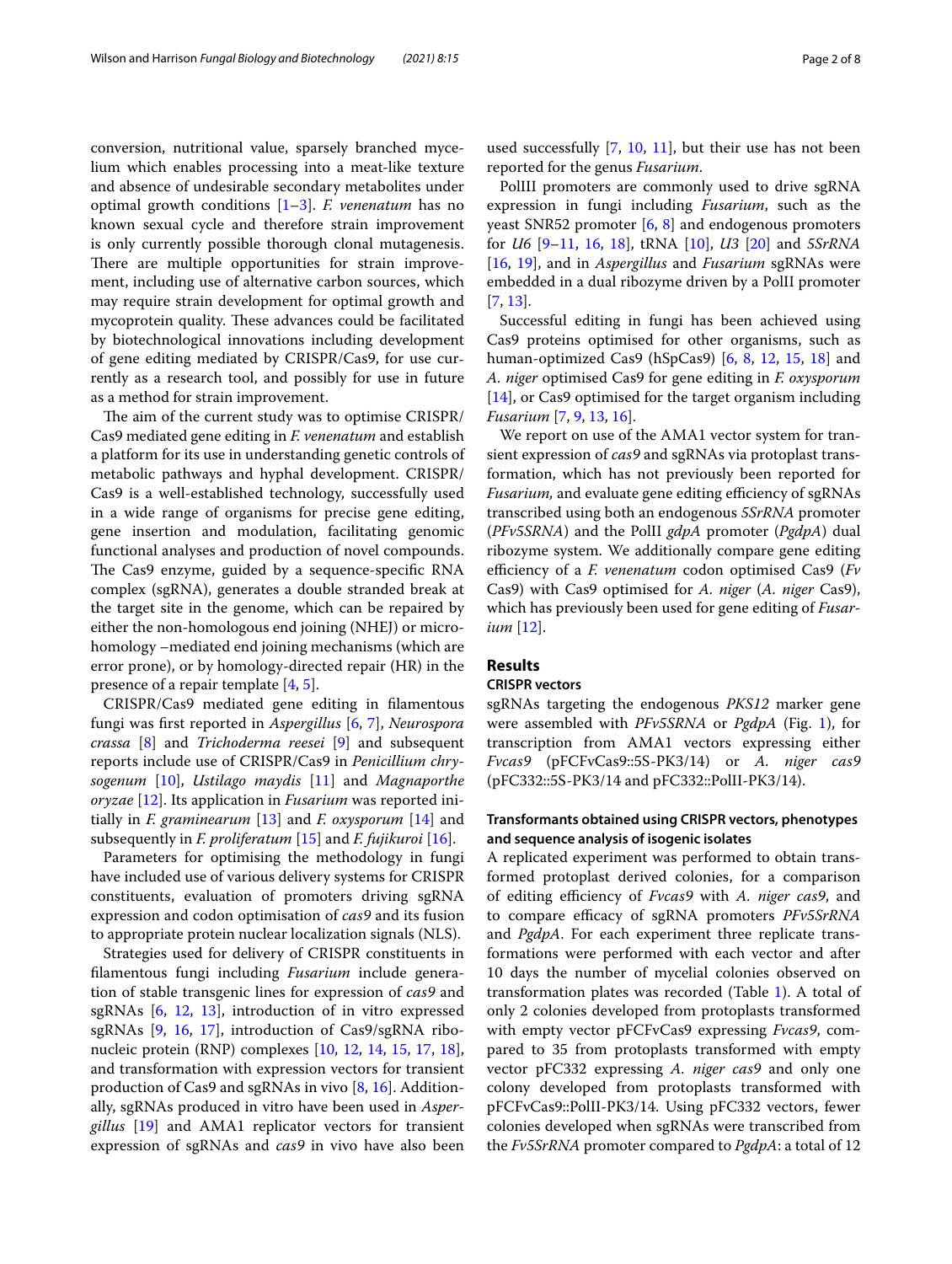

<span id="page-2-1"></span><span id="page-2-0"></span>**Table 1** Numbers of colonies regenerating from protoplasts of *F. venenatum* transformed with AMA1 'CRISPR' vectors

| Vector                  | <b>CRISPR constituents</b>           | <b>Experiment 1</b> |    |          |              | <b>Experiment 2</b> |   |   |              |
|-------------------------|--------------------------------------|---------------------|----|----------|--------------|---------------------|---|---|--------------|
|                         |                                      | A                   | B  |          | <b>Total</b> | A                   | B | C | <b>Total</b> |
| pFCFvCas9               | Fv Cas9                              | $\Omega$            |    | $\Omega$ |              | 0                   |   |   | 2            |
| pFC332                  | A.niger Cas9                         |                     | 0  |          | 12           | 14                  | 6 | 3 | 23           |
| pFCFvCas9::PollI-PK3/14 | Fv Cas9<br>PFv5SrRNA-sgRNA           | $\Omega$            |    | $\Omega$ | 0            |                     | 0 | 0 |              |
| pFC332::5S-PK3/14       | A.niger Cas9<br>PFv5SrRNA-sgRNA      | $\Omega$            |    | $\circ$  |              |                     | 6 | 3 | 11           |
| pFC332::PollI-PK3/14    | A.niger Cas9<br>PgdpA/ribozyme-sqRNA | 10                  | 11 | 4        | 25           | 16                  | 5 | 9 | 30           |

CRISPR constituents were Cas9 codon optimised for *Fusarium venenatum* (*Fv*) or *Aspergillus niger* and sgRNAs targeting the *PKS12* gene were transcribed using PolIII promoter *PFv5SrRNA* or PolII promoter *PgdpA* (*PgdpA*/ribozyme). Numbers given are for colonies counted on selection plates 10 days after transformation of approximately 1  $\times$  10<sup>8</sup> protoplasts with 5 µg vector DNA. Three replicates (A-C) were performed for each vector transformation and the experiment was repeated (Experiments 1 and 2).

transformants were obtained using pFC332::5S-PK3/14 compared to a total of 55 following transformation with pFC332::PolII-PK3/14.

Viability of colonies taken from transformation experiment 2 was subsequently assessed (Table [2](#page-2-2)): viable cultures were not recovered from transformants with vectors expressing *Fvcas9* (pFCFvCas9 or pFCFvCas9::5 SPK-3/14), and viability of transformants expressing *A. niger cas9* was less when sgRNAs were transcribed using *PFv5SrRNA* (7 of 12 pFCFvCas9::5SPK-3/14 transformants were viable) compared to transcription from *PgdpA* (all of 27 pFC332::PolII-PK3/14 transformants were viable).

From each of the viable colonies recovered, at least 7 single spore isolates were cultured on non-selective PSA plates for phenotypic screening (Fig. [2\)](#page-3-0). Albino <span id="page-2-2"></span>**Table 2** Viability of *F. venenatum* colonies after transformation with AMA1 CRISPR vectors

| <b>Vector</b>           | А  | в  |      |
|-------------------------|----|----|------|
| pFCFvCas9               | 3  |    | 3(0) |
| pFC332                  | 3  | 2  | 1(0) |
| pFCFvCas9::PollI-PK3/14 |    |    | 1(0) |
| pFC332::5S-PK3/14       | 12 |    | 5(0) |
| pFC332::PollI-PK3/14    | 77 | 25 | 2(2) |

Viability of colonies from protoplasts transformed with empty CRISPR vectors pFCFvCas9 or pFC332 (expressing *cas9* codon optimised for *F. venenatum* (Fv) or *A. niger*), and vectors with single sgRNA constructs transcribed from the *Fv5SrRNA* promoter (pFC332::5S-PK3/14) or the *PgdpA*-dual ribozyme cassette (pFCFvCas9::PolII-PK3/14 and pFC332::PolII-PK3/14). Column A: numbers of colonies transferred to hygromycin selective medium; Column B: numbers of colonies showing growth after 14 days culture on selective medium; Column C: numbers of colonies not able to grow on selective medium (of these, numbers that subsequently showed growth after transfer to non-selective medium).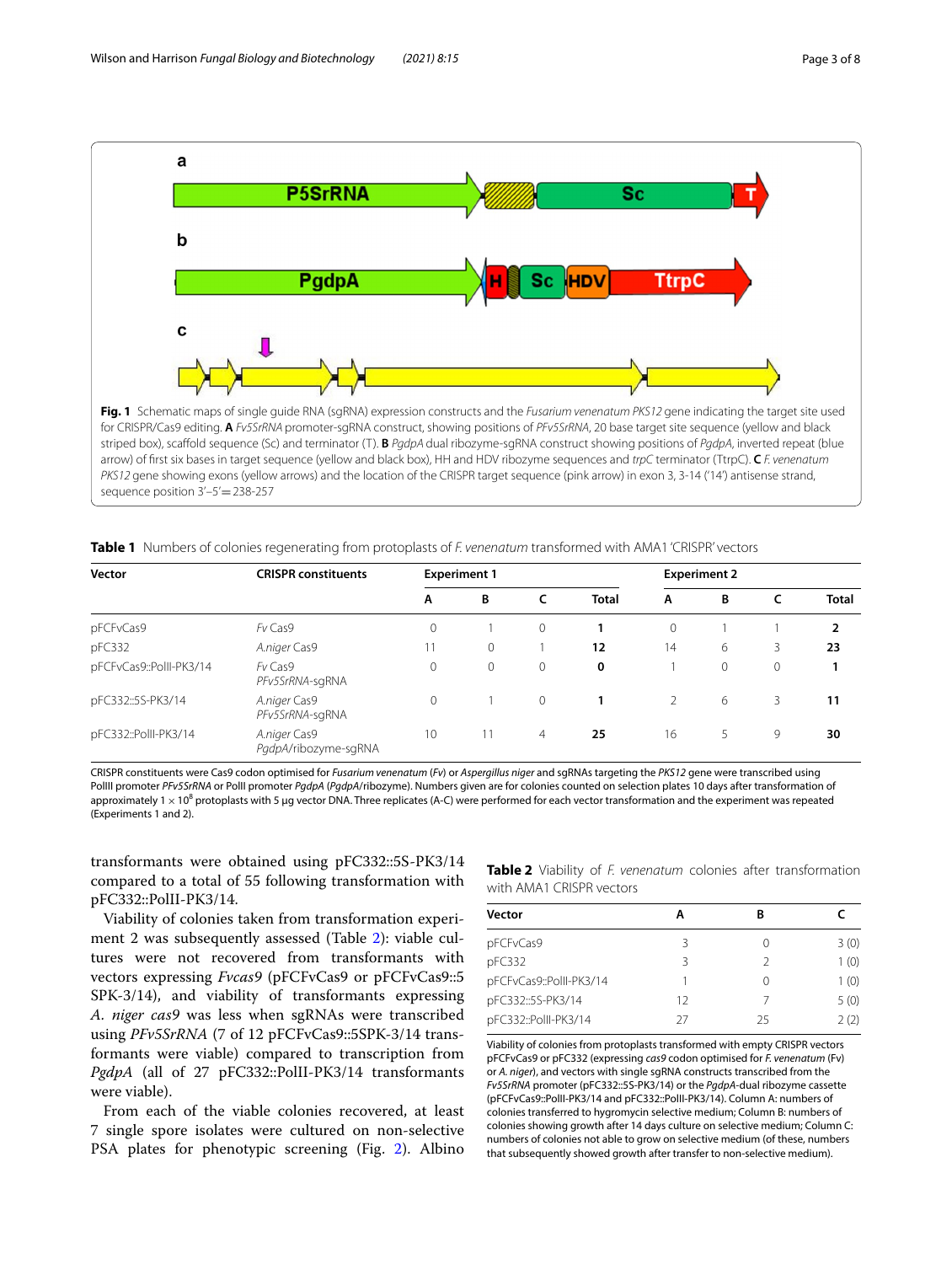phenotypes, indicative of non-functional PKS12 protein [\[21](#page-7-19)] were obtained from all single spore isolates of pFC332::5S-PK3/14 transformed protoplasts, but only 30–40% of isolates, of just 3 of the 11 colonies from pFC332::PolII-PK3/14 transformed protoplasts (Table [3](#page-3-1)). Sequence data from target site amplicons show a single adenine base insertion at position <sup>−</sup>1 of the cut site in albino variants (Additional fle [1:](#page-6-0) Table S1), except isolates from colony 5–7 from pFC332::PolII-PK3/14 transformed protoplasts for which no evidence of target site indels was obtained.

# **Discussion**

This is the first report of CRISPR/Cas mediated gene editing in the industrially important fungus *F. venena*tum, used in production of mycoprotein. We demonstrate efficient transgene-free target site mutation of the endogenous marker gene *PKS12* by transient expression of CRISPR constituents from an AMA1 replicator vector, use of which has been reported for other fungi but not the genus *Fusarium*.

Use of an autonomously replicating vector for transient expression of CRISPR reagents and selection markers avoids the difficulties associated with *in-vitro* generated unstable sgRNAs, making this an attractive system for generating transgene-free improved strains of *F. venenatum* and enables use of the same selection marker for successive gene editing Most isolates obtained were unable to grown on hygromycin after a period of culture on non-selective medium (Additional fle [2](#page-6-1): Table S2), indicating loss of the AMA1 vector, and the continuing hygromycin resistance observed in a small number of isolates suggests either possible chromosomal integration of vector elements (including the *hph* gene for hygromycin

<span id="page-3-1"></span>**Table 3** Phenotypes on PSA of isolates from putative *PKS12* gene variants

|                         |                       | Phenotype            |                |                        |  |
|-------------------------|-----------------------|----------------------|----------------|------------------------|--|
| <b>Putative variant</b> | Number of<br>isolates | <b>Albino</b><br>Red |                | % albino<br>phenotypes |  |
| pFC332 control          | $\overline{4}$        | 4                    |                | 0                      |  |
| $5S-1$                  | 7                     |                      | 7              | 100                    |  |
| $5S-2$                  | 7                     |                      | $\overline{7}$ | 100                    |  |
| $5S-4$                  | 10                    |                      | 10             | 100                    |  |
| $5S-5$                  | 9                     |                      | 9              | 100                    |  |
| $5S-6$                  | 10                    |                      | 10             | 100                    |  |
| $5S-7$                  | 10                    |                      | 10             | 100                    |  |
| $5S-10$                 | 10                    |                      | 10             | 100                    |  |
| PollI-1                 | 12                    | 12                   |                | 0                      |  |
| PollI-2                 | 9                     | 9                    |                | $\Omega$               |  |
| PollI-3                 | 9                     | 9                    |                | 0                      |  |
| Poll-4                  | 14                    | 14                   |                | 0                      |  |
| PollI-5                 | 10                    | 7                    | 3              | 30                     |  |
| PollI-6                 | 10                    | 6                    | $\overline{4}$ | 40                     |  |
| PollI-7                 | 11                    | 7                    | $\overline{4}$ | 36                     |  |
| PollI-8                 | 10                    | 10                   |                | $\Omega$               |  |
| PollI-9                 | 10                    | 9                    |                | 0                      |  |
| PollI-12                | 10                    | 9                    |                | 0                      |  |
| PollI-13                | 10                    | 10                   |                | 0                      |  |
|                         |                       |                      |                |                        |  |

Putative *PKS12* gene variants were generated using sgRNAs transcribed from the PolIII promoter *PFv5SrRNA* (5S) or the PolII promoter *PgdpA* (PolII). Control vector pFC332 is without sgRNA constructs. Isogenic isolates were cultured on potato sucrose agar (PSA), which induces red pigmentation in strains with functional polyketide synthase encoded by the *PKS12* gene. *PKS12* frameshift variants have an albino phenotype.

resistance), or residual extrachromosomal vector in some nuclei (which may be due to higher initial copy number within some isolates). Eventual loss from all nuclei would

<span id="page-3-0"></span>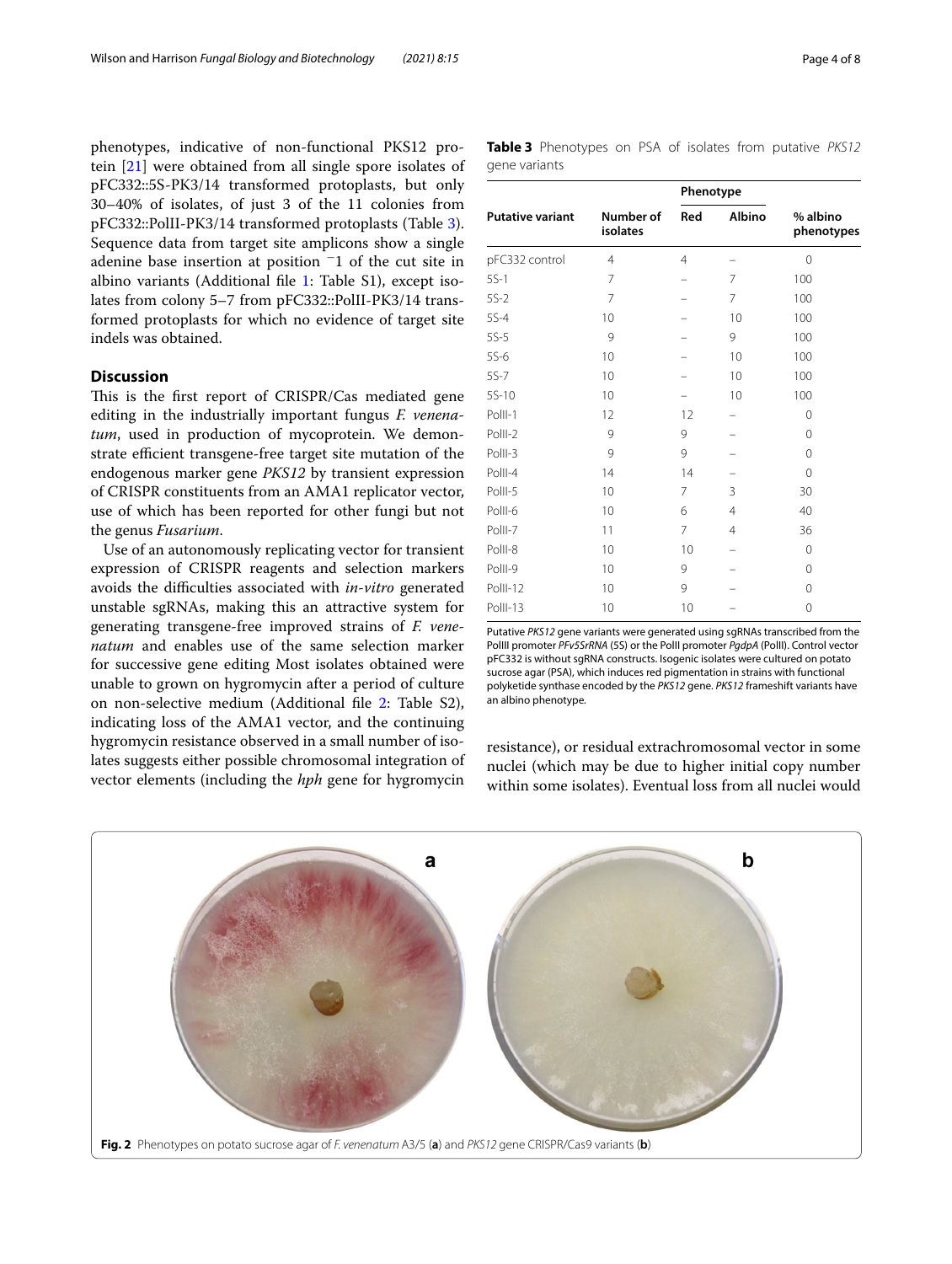be expected through continued culture in non-selective conditions, as reported by Leeuwe et al. [[22](#page-7-20)], or after repeated single spore isolation [[7\]](#page-7-5).

High efficiency editing is a prerequisite for enabling low input screening of transformants to identify target site variants and may be achieved by optimising levels of sgRNA transcription and nuclear-localised Cas9. Efficiencies of editing in flamentous fungi have been shown to vary depending on the promoter driving sgRNA transcription and between diferent species and experimental systems, e.g. Nodvig et al.[[7,](#page-7-5) [20\]](#page-7-18) speculate that differences in gene editing efficiency observed in *Aspergillus* may depend on diferent requirements for *cas9* codon usage and levels of *cas9* and sgRNA, which may vary in correlation with AMA1 vector copy number and also promoter, reporting higher efficiencies from sgR-NAs expressed from an endogenous PolIII *U3* promoter compared to the polymerase II/ribozyme-based system. Likewise, Shi et al. $[16]$  $[16]$  reported enhanced gene editing in *F. fujikuroi* using promoters for highly expressed PolIII endogenous genes, but they were unsuccessful using the heterologous PolII (*PgdpA*) dual ribozyme system. We demonstrate similar results in *F. venenatum* using an AMA1 vector for in vivo production of CRISPR reagents, achieving edits in 100% of recovered isolates when sgRNAs were transcribed from the native *Fv5SrRNA* promoter and greatly reduced efficacy using the *PgdpA* ribozyme system, and RT-qPCR results from our prelimi-nary experiments (Additional file [3](#page-6-2): Figure S1, Table S3) suggest relatively low levels of transcription from *PgdpA* in AMA1 vector transformants.

The importance of the NLS in determining efficiency of Cas9 protein nuclear import and subsequent gene editing success has also been highlighted by several studies.  $SVAO<sub>NLS</sub>$  has been used widely for Cas9 nuclear import in eukaryotes including other flamentous fungi [[7,](#page-7-5) [8](#page-7-6), [12](#page-7-10), [20\]](#page-7-18); however in *Fusarium*, Wang et al.[[14](#page-7-12)] and Shi et al. [[16\]](#page-7-14) were unsuccessful in obtaining gene edits using Cas9-SV40NLS delivered as a constituent of a RNP or transcribed from an expression vector (but were successful using a Cas9-HBT $_{\text{NLS}}$  protein). In our experiments, we were successful in obtaining gene edits using *cas9-*  $SVAO<sub>NLS</sub>$  transcripts, possibly as relatively high levels of transcription can be obtained from genes driven by the *tef1* promoter, when expressed from an autonomously replicating vector (Additional fle [3](#page-6-2): Figure S1, Table S3).

Cas9 optimization is another key factor reported to infuence gene editing success in flamentous fungi, and diferences in reported efectiveness and toxicity may be ascribed to codon usage as well as potential diferences in levels of nuclear Cas9 resulting from the diferent methodologies employed. Foster et al.[[12](#page-7-10)] reported toxicity of Cas9 optimized for both *N. crassa* and the target

organism in *M. oryzae* when *cas9* was expressed constitutively from integrated transgenes but they were able to recover gene edited mutants using hSpCas9 delivered transiently as RNPs. Fuller et al. $[6]$  found no evidence of toxicity from hSpCas9 in *Aspergillus* transgenic lines, likewise Shi et al. [[16\]](#page-7-14) observed no efect on growth of *F. fujikuroi* of optimised *FuCas9* using expression vectors, and in *F. graminearum* Gardiner and Kazan [[13\]](#page-7-11) were successful with *F. graminearum* optimised Cas9 produced in transgenic lines. However, in our experiments using an AMA1 vector for transcription of *cas9* using the *tef1* promoter we were unable to recover viable colonies from protoplasts expressing Cas9 optimised for *F. venenatum* and recovery rates were low after transformation with vectors expressing *A. niger* Cas9, which is indicative of potential Cas9 toxicity (see also Additional fle [4](#page-6-3): Table S4). Additionally, our results show reduced viability of protoplasts and mycelium expressing *PFv5SrRNA*sgRNAs compared to those expressing *PgdpA*-sgRNAs, suggesting a possible interaction between sgRNA transcription levels and Cas9 toxicity.

## **Conclusions**

In conclusion, we have demonstrated 100% gene editing frequency in isolates of *F. venenatum* by transforming protoplasts with AMA1 replicator vectors expressing *A. niger* codon-optimised  $cas9-SV40<sub>NLS</sub>$  transcribed from the *tef1* promoter and sgRNAs transcribed from the endogenous *Fv5SrRNA* promoter. Evidence of AMA1 vector loss in the absence of selection makes this an attractive system for generating transgene-free gene edited strains of *F. venenatum* and for performing successive gene edits using the same selection marker. However, reduced protoplast viability due to potential Cas9 toxicity was observed, which may impede development of further CRISPR/Cas technologies such as gene insertion, base editing and prime editing in *F. venenatum*. Assessment of the efficacy of alternative promoters and/ or use of an inducible system for regulating *cas9* expression would enable optimization of Cas9 production and allow re-evaluation of Cas9 codon-optimized for *F. venenatum*, which was apparently toxic when expressed from the *tef1* promoter using an AMA1 vector. Although each of the elements for gene editing reported here have been described previously in fungi, such as use of AMA1 vectors for delivery of CRISPR constituents and use of PolII-ribozyme and 5SrRNA promotors for driving sgRNA expression, this is the frst report of using an AMA1 vector for gene editing in *Fusarium* and the fndings reported here should also be of interest more widely for transgene-free gene editing in fungi. Implementation of the gene editing methodology described here, and development of additional CRISPR/Cas technologies will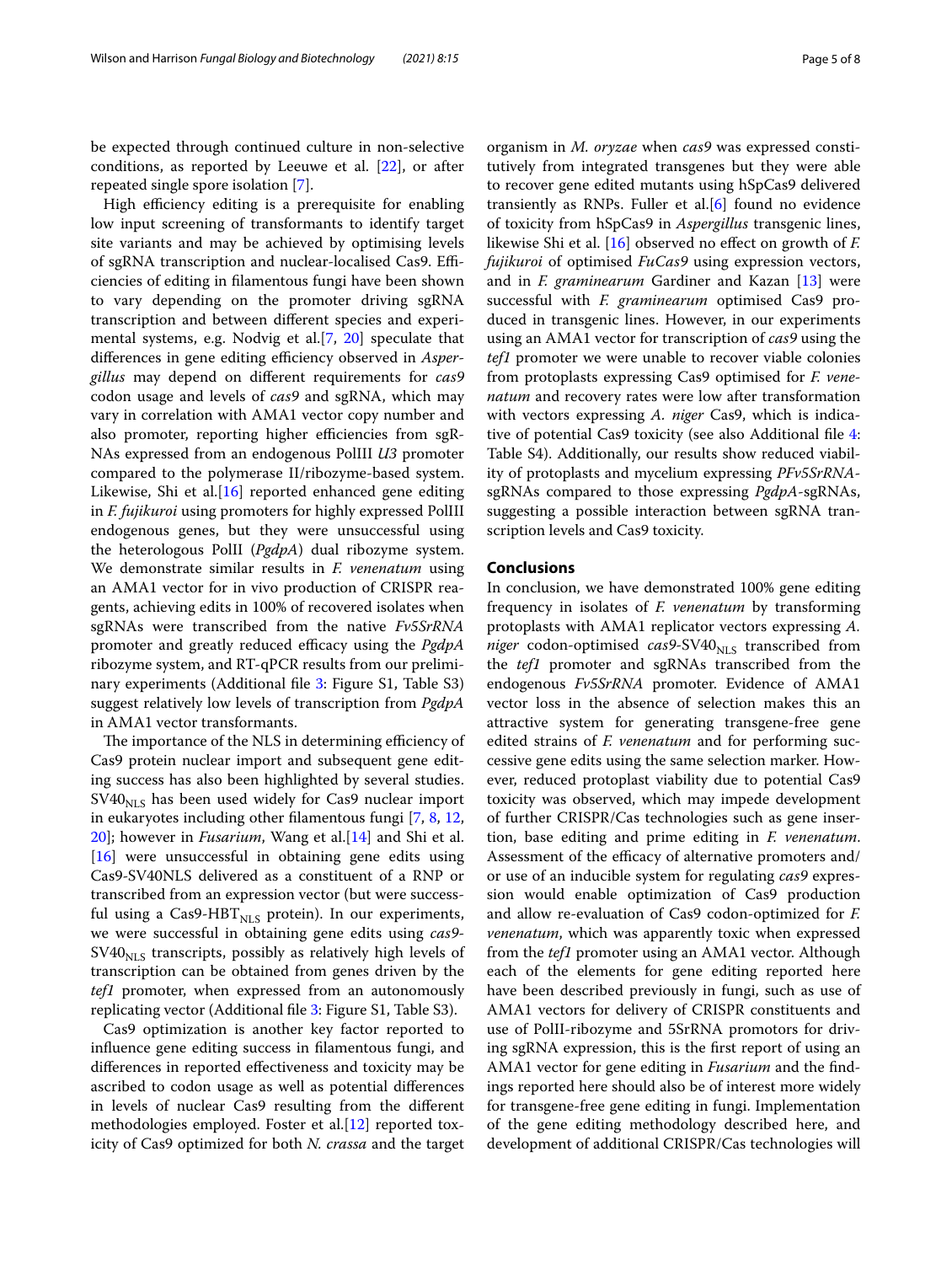further an understanding of the controls governing growth and metabolite synthesis in *F. venenatum*, will aid identifcation of targets for strain improvement using traditional methods and will facilitate innovation in fermentation development.

# **Methods**

# **Vector construction**

Vector backbones were obtained by restriction digest and component parts for vector inserts were generated by PCR from synthesised DNA or existing vector templates using Q5® High-Fidelity 2X Master Mix (NEB). Vector components were purifed using the Monarch® DNA Gel Extraction Kit or the Monarch® PCR & DNA Cleanup Kit (NEB) and assemblies were performed using NEBuilder® HiFi DNA Assembly Master Mix (NEB). For details of primers used in vector construction see Additional fle [5](#page-6-4): Table S5. Recombinant vectors were recovered by transformation of NEB® 10-beta Competent E. coli (High Efficiency) cells and subsequent plasmid isolation was performed using the NucleoSpin Plasmid kit (Macherey– Nagel). For comparison of *Fv* Cas9 and *A. niger* Cas 9 a codon-optimised *FvCas9* gene was synthesised and an expression cassette Ptef1-Fvcas9-SV40-Ttef1 was assem-bled (Additional file [6:](#page-6-5) Table S6) and ligated with the backbone of AMA1 vector pFC332 [\[7](#page-7-5)], replacing the *A. niger cas9* cassette to give vector pFCFvCas9. These vectors were used as 'empty vector' controls in transformation experiments. The sequence for the target site  $(14')$ in exon 3 of the endogenous *PKS12* gene was cloned downstream of promoter *PgdpA* within a dual ribozyme cassette [\[7\]](#page-7-5) (giving construct PolII-PK3/14) or promoter *PFv5SrRNA* (giving construct 5S-PK3/[1](#page-2-0)4) (Fig. 1, and see Additional fle [7:](#page-6-6) Table S7 for *PFv5SrRNA* cassette sequence). Promoter-sgRNA constructs were cloned into the USER site of pFC332 to give single sgRNA vectors pFC332::PolII-PK3/14 and pFC332::5S-PK3/14. For comparison of gene editing efficiency with *Fvcas9*, PolII-PK3/14 was additionally cloned into the USER site of vector pFCFvCas9 to give pFCFvCas9::PolII-PK3/14.

Details of vector components and assembly are as follows: codon usage preference of predicted highly expressed genes for *F. venenatum* A3/5 was determined (Additional file  $8:$  Table S8) and used to generate a codonoptimised sequence for *cas9*. Using Optimizer [[23\]](#page-7-21) 'Relative Synonymous Codon Usage' (RSCU) was performed, selecting options for 'standard genetic code' and 'one amino acid—one codon'. The coding sequence was subsequently domesticated to enable use in Golden Gate cloning if required and DNA for the resulting sequence, (Additional file [6](#page-6-5): Table S6), was synthesised (GeneArt, Invitrogen). The AMA1 replication vector backbone (pFCBB) of 10,129 bases was obtained from pFC332 [\[7](#page-7-5)]

by restriction digest using PacI and BamHI-HF® (NEB), excising part of the Nt.BbvCI–PacI cloning site, the *tef1* promoter, *cas9* coding sequence and 489 bases (5'-3') of the *tef1* terminator. The residual *tef1* terminator (87 bases) was incorporated in recombinant vector assembly by overlap with inserts terminated with *Ttef1*. The  $SVAO<sub>NI S</sub>$ -stop codon, *tef1* terminator and *tef1* promoter parts were PCR-amplifed from template pFC332. *FvCas9* was PCR amplifed in one part from synthesised DNA and assembled with the *tef1* promoter and *tef1* terminator parts in Golden Gate vector pICH47751 [\[24](#page-7-22)] to give Ptef1-FvCas9-SV40-Ttef1. This was used as a template for generation by PCR of two parts for assembly with pFCBB to give pFCFvCas9: *Ptef1* and *cas9* bases 1–2141 (5'-3') were amplifed as Part 1 using primers NtPac1\_Ptef1 (pFCBB)\_F and FvCas9-1\_R; and Part 2 was generated by primers FvCas9-2\_F and Ttef1\_R\_no ext, incorporating *cas9* bases 2142–4376 (5'-3') and sequences for SV40 stop codon and *Ttef1*. The Nt.BbvCI –PacI cloning site was reconstructed by incorporating required bases into the 5' extension of primer NtPac1\_Ptef1 (pFCBB)\_F. The PolII/ribozyme sgRNA cassettes were constructed using pFC334 as a template and assembled into the Nt.BbvCI-PacI USER site of pFC332 as described by Nodvig et al. [[7\]](#page-7-5). *5SrRNA* sgRNA cassettes were synthesised by IDT (Additional fle [7](#page-6-6): Table S7) and PCR amplifed using primers 5SrRNA\_F USER and 5SrRNA\_R USER for USER assembly into pFC332 or pFCBB. Details of USER reactions are described in Additional fle [9](#page-6-8): Table S9.

### **Protoplast isolation and transformation**

A method modifed from Moradi et al*.* [\[25\]](#page-7-23) was used for protoplast transformation. Media are detailed in Additional file [10](#page-6-9): Table S10. To obtain approximately  $40 \times 100$  µl protoplast aliquots, 250 ml CMC medium in a 500 ml Erlenmeyer flask was inoculated with  $5 \times 4$  mm plugs from an agar plate culture and incubated for 6 days on a rotary shaker at 25 °C, shaking at 175 rpm (or to give good aeration). The culture was filtered through 2 layers of sterile Miracloth (Millipore) and the fltrate was centrifuged at 4000×*g* for 10 min. After decanting the supernatant, the conidia were resuspended in 100 ml of YEPD broth in a 250 ml Erlenmeyer fask and incubated overnight (14 h) in a rotary shaker at 22 °C, shaking at 175 rpm. The mycelium was harvested by filtration using 2 layers of sterile Miracloth and was rinsed with sterile pure water. Excess water was gently removed by blotting, without compacting the mycelium, and the mycelial mat was transferred to 20 ml Protoplasting Bufer in a sterile beaker and gently dispersed to ensure efficient digestion. After 2 h incubation at 28 °C, 80 rpm, the digestion mixture was fltered through sterile Miracloth (3 layers) into 50 ml sterile conical bottomed plastic tubes. The filtrate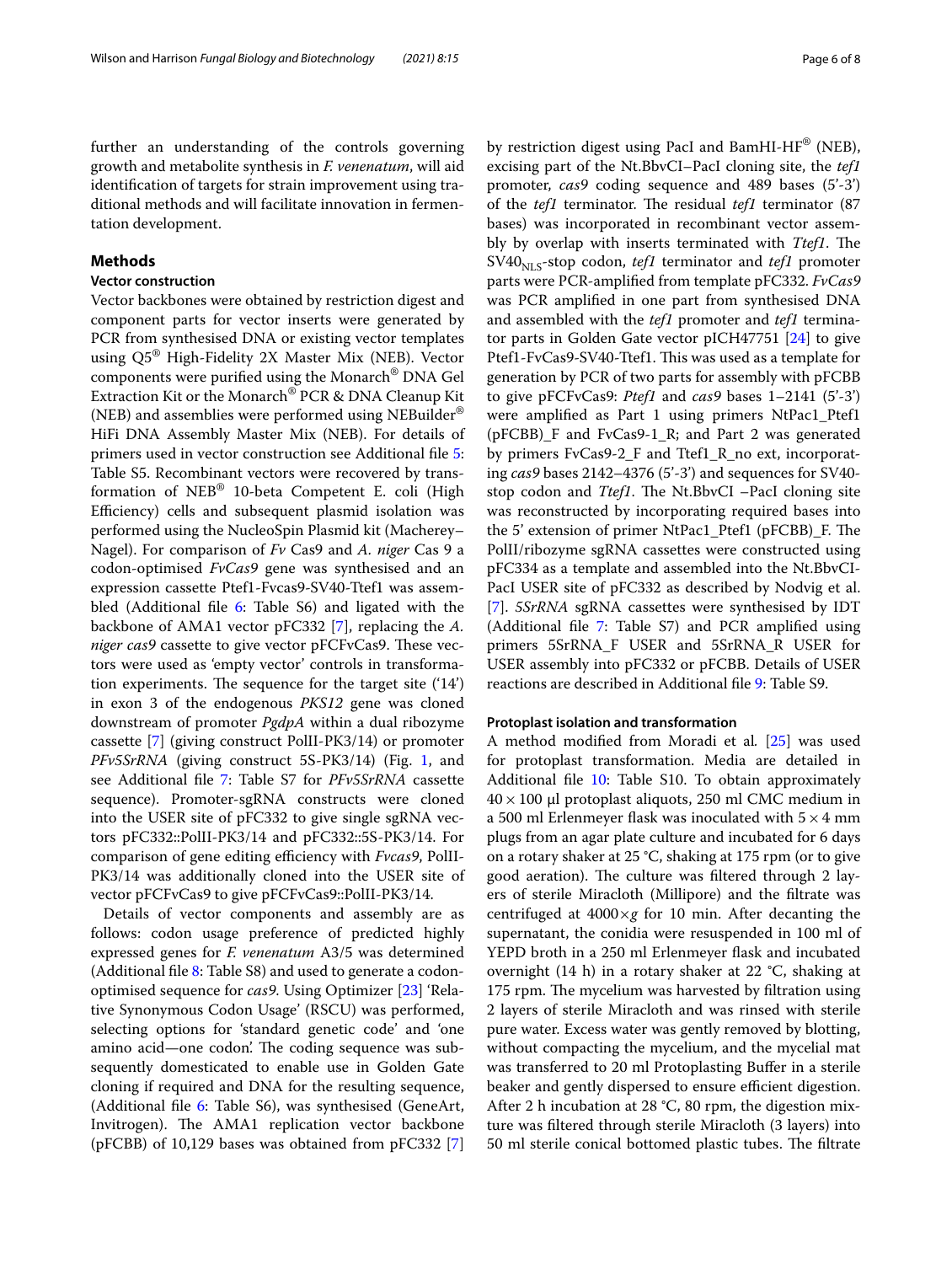was centrifuged at RT at 3000×*g* for 5 min, the supernatant was immediately decanted, and the protoplasts were washed: using a 25 ml sterile fltered serological pipette the pellet was gently dislodged and resuspended (using both manual and air agitation) in 30 ml of STC, before centrifuging at  $3,000 \times g$  for 5 min. The wash was repeated (removing an aliquot of the second suspension for protoplast quantifcation) and the protoplasts were resuspended in STC Buffer to give  $1 \times 10^8$  protoplasts/ml before dispensing 100 µl aliquots into sterile 2 ml microcentrifuge tubes. For protoplast transformation  $1-5 \mu g$ DNA was added and the tube was ficked gently 3 times to mix before incubating at RT for 20 min. 1 ml 40% PTC was then added, and the tube was inverted gently three times to mix and incubated at RT for 20 min before decanting into a 50 ml sterile tube containing 5 ml TB3 supplemented with 100 µg ml−<sup>1</sup> Hygromycin B and incubated at 21 °C, shaking at 90 rpm for 14–16 h (overnight). Each sample was decanted into a 9 cm petri dish before adding 10 ml Top Agar (cooled to 'hand hot' and kept molten in a 50 °C water bath), supplemented with Hygromycin B to give 100 μg  $ml^{-1}$  (one plate was included with no selection for a non-transformed protoplast control), swirling gently to mix. Plates were incubated for 8–10 h at RT before adding 10 ml Top Agar prepared as before and supplemented with 100 μg ml<sup>−1</sup> Hygromycin B (except for the control), sealed and incubated at 20 °C. Colonies from transformation plates were transferred after 10 days to PDA supplemented with Hygromycin B  $(75 \mu g \text{ ml}^{-1})$  for maintenance of the AMA1 vector, then cultured for 2 weeks at 28 °C. For isolation of isogenic lines, agar plugs from colonies were inoculated in 20 ml CMC medium in a 100 ml Erlenmeyer fask and incubated shaking at 175 rpm for up to 7 days at 25 °C. Spores were collected by fltration through 2 layers of Miracloth, pelleted at 4000xg for 10 min and plated to give a low density on PDA plates. After incubation for 14–15 h at 20 °C single germinating spores were isolated and incu-bated in the dark at 28 °C on PSA (Additional file [11](#page-6-10): Table S11) for identifying albino *PKS12* variants.

# **CRISPR variant analysis**

Genomic DNA for use in PCR was extracted from mycelium cultured in 50 ml plastic conical based tubes containing 10 ml of a proprietary medium and incubated shaking at 175 rpm for 5-7 days at 28 °C. The culture was collected on Miracloth, rinsed with autoclaved purifed water, blotted to remove excess liquid and added with 2 ball bearings (4 mm chrome steel) to 2 ml microcentrifuge tubes before fash freezing in liquid nitrogen and storage at −80 °C. Mycelium was ground while frozen using a ball mill (Retsch) and DNA was extracted using the DNeasy Plant Mini Kit (Qiagen). PCR amplicons were generated using Q5® High-Fidelity 2X Master Mix (NEB) using primers PKS12\_F2 and PKS12\_R2, which span the target region (Fig. [1\)](#page-2-0). Amplicons were Sanger sequenced (Eurofins Genomics) using sequencing primers PKS12-Seq\_R1 and PKS12-Seq\_F2.

# **Sequencing analysis and software**

Nucleotide and protein alignments were performed using Geneious version 10.0.2 (<http://www.geneious.com>) [\[26](#page-7-24)]. Schematic maps were prepared using IBS software [[27\]](#page-7-25).

#### **Abbreviations**

Cas9: CRISPR associated DNA-cutting enzyme; CRISPR: Clustered regularly interspaced short palindromic repeats; HDV ribozyme: Hepatitis Delta Virus ribozyme; HH ribozyme: Hammerhead ribozyme; indel: Insertion-deletion mutation of genomic sequence; Kb: Kilobase pairs; mEGFP: Monomeric enhanced green fuorescent protein; mRFP: Monomeric red fuorescent protein; PDA: Potato Dextrose Agar; PolII: Polymerase II; PolIII: Polymerase III; USER: Uracil-Specifc Excision Reagent; PCR: Polymerase chain reaction; RT-qPCR: Reverse transcription quantitative PCR.

#### **Supplementary Information**

The online version contains supplementary material available at [https://doi.](https://doi.org/10.1186/s40694-021-00121-8) [org/10.1186/s40694-021-00121-8](https://doi.org/10.1186/s40694-021-00121-8).

<span id="page-6-1"></span><span id="page-6-0"></span>**Additional fle 1: Table S1.** *PKS12* gene target site sequence data for phenotypic variants.

<span id="page-6-2"></span>**Additional fle 2: Table S2.** Persistence of hygromycin tolerance in CRISPR variants.

**Additional fle 3: Figure S1.** RT-qPCR analysis of *F. venenatum* AMA1 vector *cas9* transcripts expressed in *F. venenatum*; **Table S3.** Primers used in RT-qPCR analysis.

<span id="page-6-4"></span><span id="page-6-3"></span>**Additional fle 4: Table S4** Viability of protoplasts transformed with AMA1 vectors expressing *mEGFP* and *cas9*.

<span id="page-6-5"></span>**Additional fle 5: Table S5**. Primers used in vector construction and PCR analysis of PKS12 gene variants.

<span id="page-6-6"></span>**Additional fle 6: Table S6.** Expression cassette Ptef1-FvCas9-SV40-Ttef1 used in this study.

<span id="page-6-7"></span>**Additional fle 7: Table S7.** Sequence of *PFv5SrRNA*-sgRNA cassettes used in this study.

<span id="page-6-8"></span>**Additional fle 8: Table S8.** Codon usage table for highly expressed genes in *F. venenatum*.

<span id="page-6-9"></span>**Additional fle 9: Table S9.** Method for USER cloning of promoter-sgRNA cassettes into AMA1 vectors.

<span id="page-6-10"></span>**Additional fle 10: Table S10**. Media used for making protoplasts and protoplast transformation.

**Additional fle 11: Table S11.** Method for making Potato Sucrose Agar  $(PSA)$ 

#### **Acknowledgements**

The authors thank the following: Marlow Foods for fnancial support and participation at project inception and throughout the duration of the project, and for provision of strains and technical advice; the vectors pFC332 (Addgene Plasmid #87845) and pFC334 (Addgene Plasmid #87846) were a gift from the Ufe Mortensen laboratory, Technical University of Denmark; synthesised DNA for *Fvcas9* was kindly provided through the services of SCLU; A.D. Armitage annotated